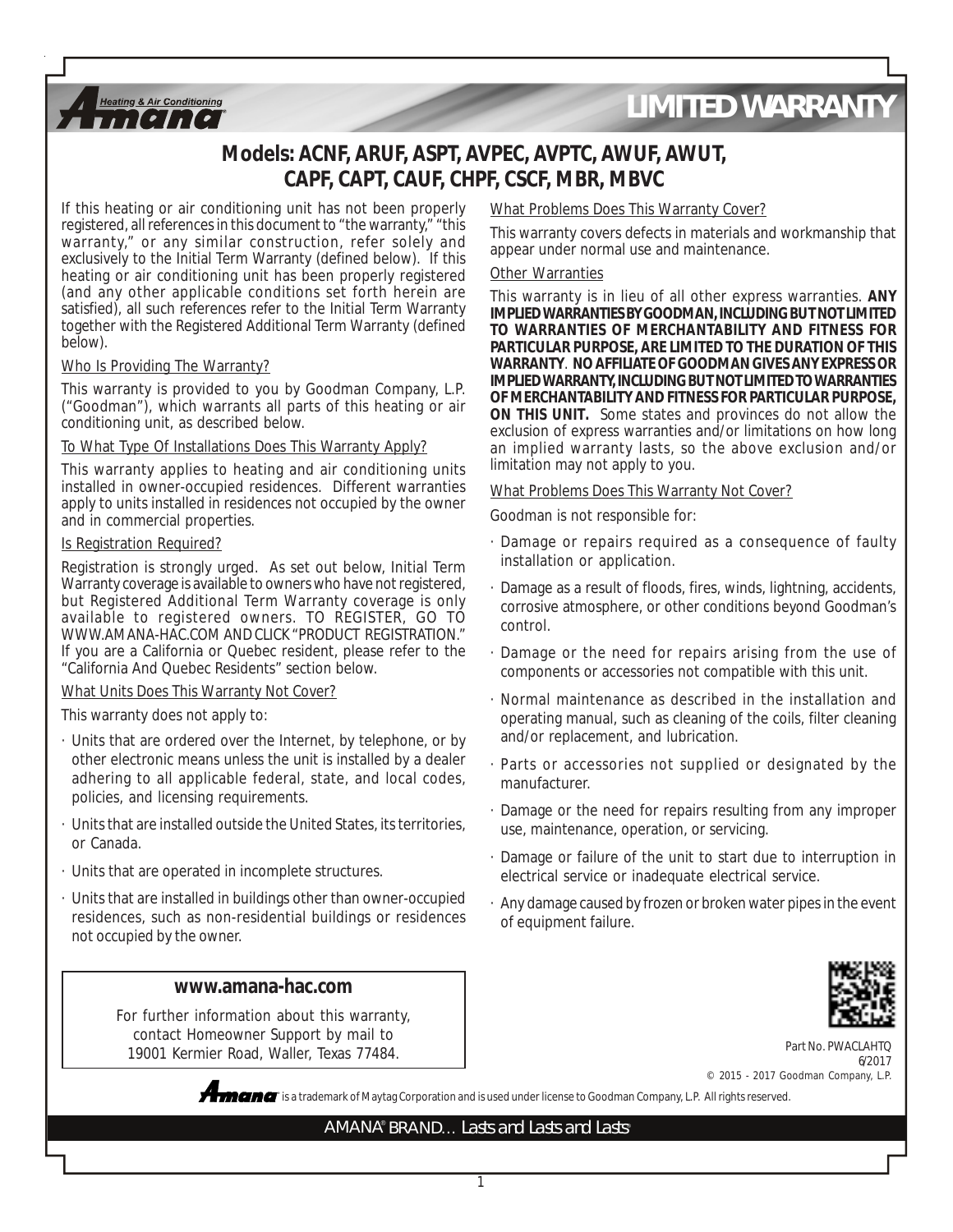

- · Changes in the appearance of the unit that do not affect its performance.
- · Replacement of fuses and replacement or resetting of circuit breakers.
- · Damage or the need for repairs resulting from the use of unapproved refrigerant types or used or recycled refrigerant.

#### When Does Warranty Coverage Begin?

**Heating & Air Conditioning**  $[0, 1, 10]$ 

Warranty coverage begins on the "installation date." The installation date is one of three dates depending on the circumstances of purchase:

- (1) For units installed in a newly constructed residence, the installation date is the date the owner purchases the residence from the builder.
- (2) For units installed in existing residences, the installation date is the date that the unit is originally installed.
- (3) If the date the owner purchases the residence from the builder or the date the unit is originally installed cannot be verified, the installation date is three months after the manufacture date. The first four digits of the serial number (YYMM) on the unit indicate the manufacture date. For example, a serial number beginning with "1306" indicates the unit was manufactured in June 2013.

#### How Long Does Warranty Coverage Last?

Registration is not required to obtain warranty coverage, but registration entitles the owner to the Registered Additional Term Warranty described in the following paragraph. If the unit is not registered, the warranty lasts for a period up to 5 YEARS (the "Initial Term Warranty").

If the unit is properly registered online within 60 days after the installation date, an additional warranty (the "Registered Additional Term Warranty") is provided and lasts for as long as the original registered owner or his or her spouse ("registered owner") own and reside in the home in which the unit was originally installed, for a period up to 10 YEARS after the installation date. TO REGISTER, GO TO WWW.AMANA-HAC.COM AND CLICK "PRODUCT REGISTRATION." Some states and provinces do not allow limitation of warranty coverage to registered owner, so the above limitation may not apply to you. If you are a California or Quebec resident, please refer to the "California And Quebec Residents" section below.

Neither of these warranties continues after the unit is removed from the location where it was originally installed.

The replacement of a part under this warranty does not extend the warranty period. In other words, Goodman warrants a replacement part only for the period remaining in the warranty term that commenced on the installation date.

#### What Will Goodman Do To Correct Problems?

Goodman will furnish a replacement part, without charge for the part only, to replace any part that is found to be defective due to workmanship or materials under normal use and maintenance. Furnishing of the replacement part is Goodman's only responsibility under this warranty and the furnishing of the replacement part is the owner's only remedy.

THE OWNER AGREES THAT THESE REMEDIES ARE THE OWNER'S EXCLUSIVE REMEDIES FOR BREACH OF ALL WARRANTIES, EXPRESS OR IMPLIED.

#### What Won't Goodman Do To Correct Problems?

Goodman will not pay for:

- · Labor, freight, or any other cost associated with the service, repair, or operation of the unit.
- · Electricity or fuel costs, or increases in electricity or fuel costs, for any reason, including additional or unusual use of supplemental electric heat.
- · Lodging or transportation charges.
- · Refrigerant.

**WHETHER ANY CLAIM IS BASED ON NEGLIGENCE OR OTHER TORT, BREACH OF WARRANTY OR OTHER BREACH OF CONTRACT, OR ANY OTHER THEORY, NEITHER GOODMAN NOR ANY OF ITS AFFILIATES SHALL IN ANY EVENT BE LIABLE FOR INCIDENTAL OR CONSEQUENTIAL DAMAGES, INCLUDING BUT NOT LIMITED TO LOST PROFITS, LOSS OF USE OF A UNIT, EXTRA UTILITY EXPENSES, OR DAMAGES TO PROPERTY.** Some states and provinces do not allow the exclusion or limitation of incidental or consequential damages, so the above exclusion may not apply to you.

How Can The Owner Receive Warranty Service?

If there is a problem with the unit, contact a licensed contractor.

To receive a replacement part, a licensed contractor must bring the defective part to an Amana heating and air conditioning products distributor.

For more information about the warranty, write to Homeowner Support, 19001 Kermier Road, Waller, Texas 77484.

> Part No. PWACLAHTQ 6/2017 © 2015 - 2017 Goodman Company, L.P.

**®** is a trademark of Maytag Corporation and is used under license to Goodman Company, L.P. All rights reserved.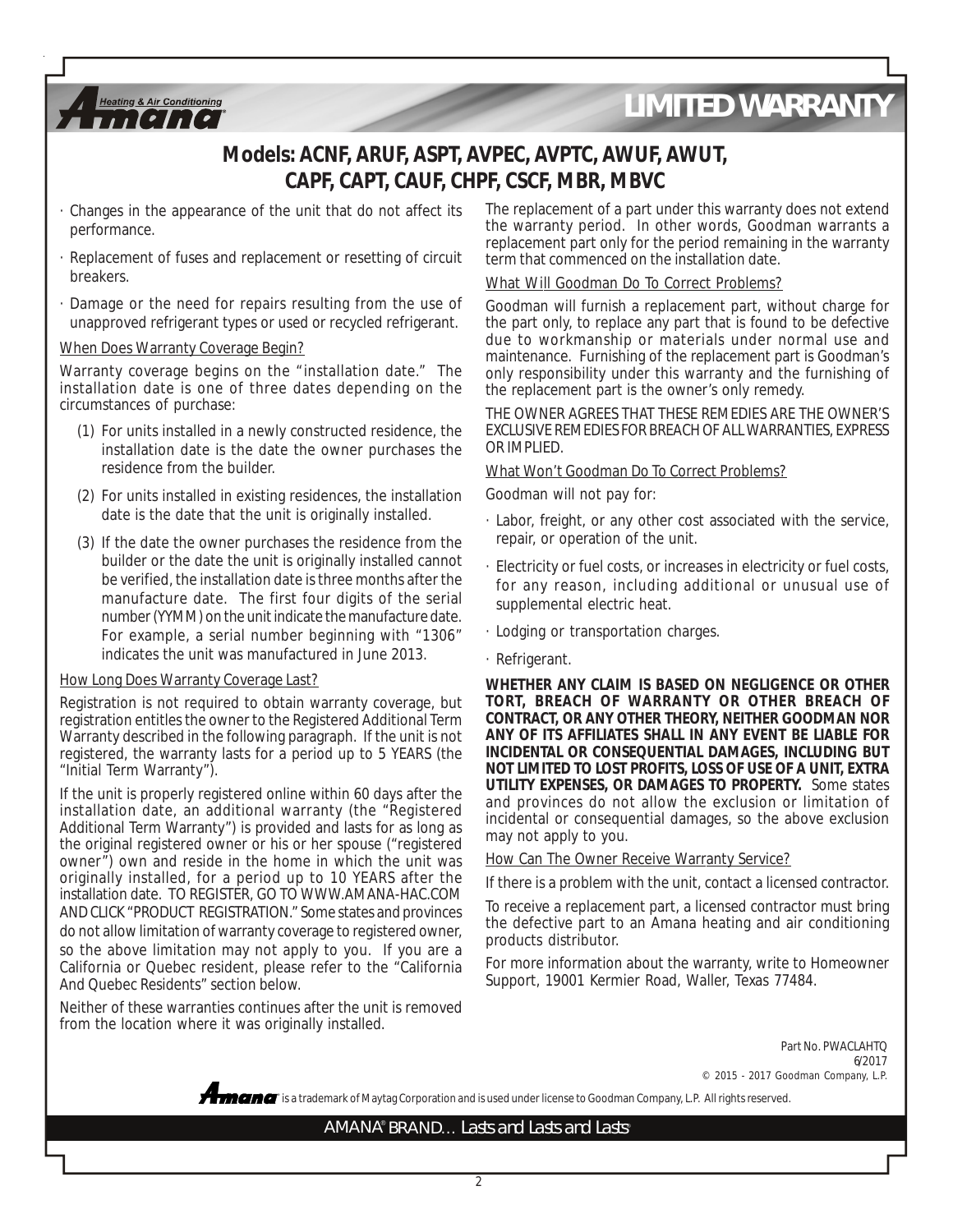

This warranty gives you specific legal rights, and you may also have other rights that vary from state to state or province to province.

### California And Quebec Residents

**Heating & Air Conditioning**  $[0, 1, 10]$ 

California and Quebec residents do not need to register the product in order to get all of the rights and remedies of registered owners under this warranty, but Registered Additional Term Warranty coverage is only available to the original owner of this unit and his or her spouse. The arbitration provisions of this warranty shall not apply to residents of Quebec.

#### Where Can Any Legal Remedies Be Pursued?

ARBITRATION CLAUSE. IMPORTANT. PLEASE REVIEW THIS ARBITRATION CLAUSE. IT AFFECTS YOUR LEGAL RIGHTS.

- 1. *Parties*: This arbitration clause affects your rights against Goodman and any of its affiliates or employees or agents, successors, or assigns, all of whom together are referred to below as "we" or "us" for ease of reference.
- 2. *ARBITRATION REQUIREMENT***: EXCEPT AS STATED BELOW, ANY DISPUTE BETWEEN YOU AND ANY OF US SHALL BE DECIDED BY NEUTRAL, BINDING ARBITRATION RATHER THAN IN COURT OR BY JURY TRIAL.** "Dispute" will be given the broadest possible meaning allowable by law. It includes any dispute, claim, or controversy arising from or relating to your purchase of this heating or air conditioning unit, any warranty upon the unit, or the unit's condition. It also includes determination of the scope or applicability of this Arbitration Clause. The arbitration requirement applies to claims in contract and tort, pursuant to statute, or otherwise.
- 3. *CLASS-ARBITRATION WAIVER***: ARBITRATION IS HANDLED ON AN INDIVIDUAL BASIS. IF A DISPUTE IS ARBITRATED, YOU AND WE EXPRESSLY WAIVE ANY RIGHT TO PARTICIPATE AS A CLASS REPRESENTATIVE OR CLASS MEMBER ON ANY CLASS CLAIM YOU MAY HAVE AGAINST US OR WE AGAINST YOU, OR AS A PRIVATE ATTORNEY GENERAL OR IN ANY OTHER REPRESENTATIVE CAPACITY. YOU AND WE ALSO WAIVE ANY RIGHT TO CLASS ARBITRATION OR ANY CONSOLIDATION OF INDIVIDUAL ARBITRATIONS.**
- 4. *Discovery and Other Rights*: Discovery and rights to appeal in arbitration are generally more limited than in a lawsuit. This applies to both you and us. Other rights that you or we would have in court may not be available in arbitration. Please read this Arbitration Clause and consult the rules of the arbitration organizations listed below for more information.
- 5. *SMALL CLAIMS COURT OPTION***: YOU MAY CHOOSE TO LITIGATE ANY DISPUTE BETWEEN YOU AND ANY OF US IN SMALL CLAIMS COURT, RATHER THAN IN ARBITRATION, IF THE DISPUTE MEETS ALL REQUIREMENTS TO BE HEARD IN SMALL CLAIMS COURT.**
- 6. *Governing Law*: For residents of the United States, the procedures and effect of the arbitration will be governed by the Federal Arbitration Act (9 U.S.C. § 1 et seq.) rather than by state law concerning arbitration. For residents of Canada, the procedures and effect of the arbitration will be governed by the applicable arbitration law of the province in which you purchased your unit. The law governing your substantive warranty rights and other claims will be the law of the state or province in which you purchased your unit. Any court having jurisdiction may enter judgment on the arbitration award.
- 7. *Rules of the Arbitration*: If the amount in controversy is less than \$250,000, the arbitration will be decided by a single arbitrator. If the amount in controversy is greater than or equal to \$250,000, the arbitration will be decided by a panel of three arbitrators. The arbitrator(s) will be chosen pursuant to the rules of the administering arbitration organization. United States residents may choose the American Arbitration Association (1633 Broadway, 10<sup>th</sup> Floor, New York, NY 10019, www.adr.org), JAMS (1920 Main Street, Ste. 300, Irvine, CA 92614, www.jamsadr.com), or, subject to our approval, any other arbitration organization. In addition, Canadian residents may choose the ADR Institute of Canada (234 Eglinton Ave. East, Suite 405, Toronto, Ontario, M4P 1K5,

Part No. PWACLAHTQ 6/2017 © 2015 - 2017 Goodman Company, L.P.

**®** is a trademark of Maytag Corporation and is used under license to Goodman Company, L.P. All rights reserved.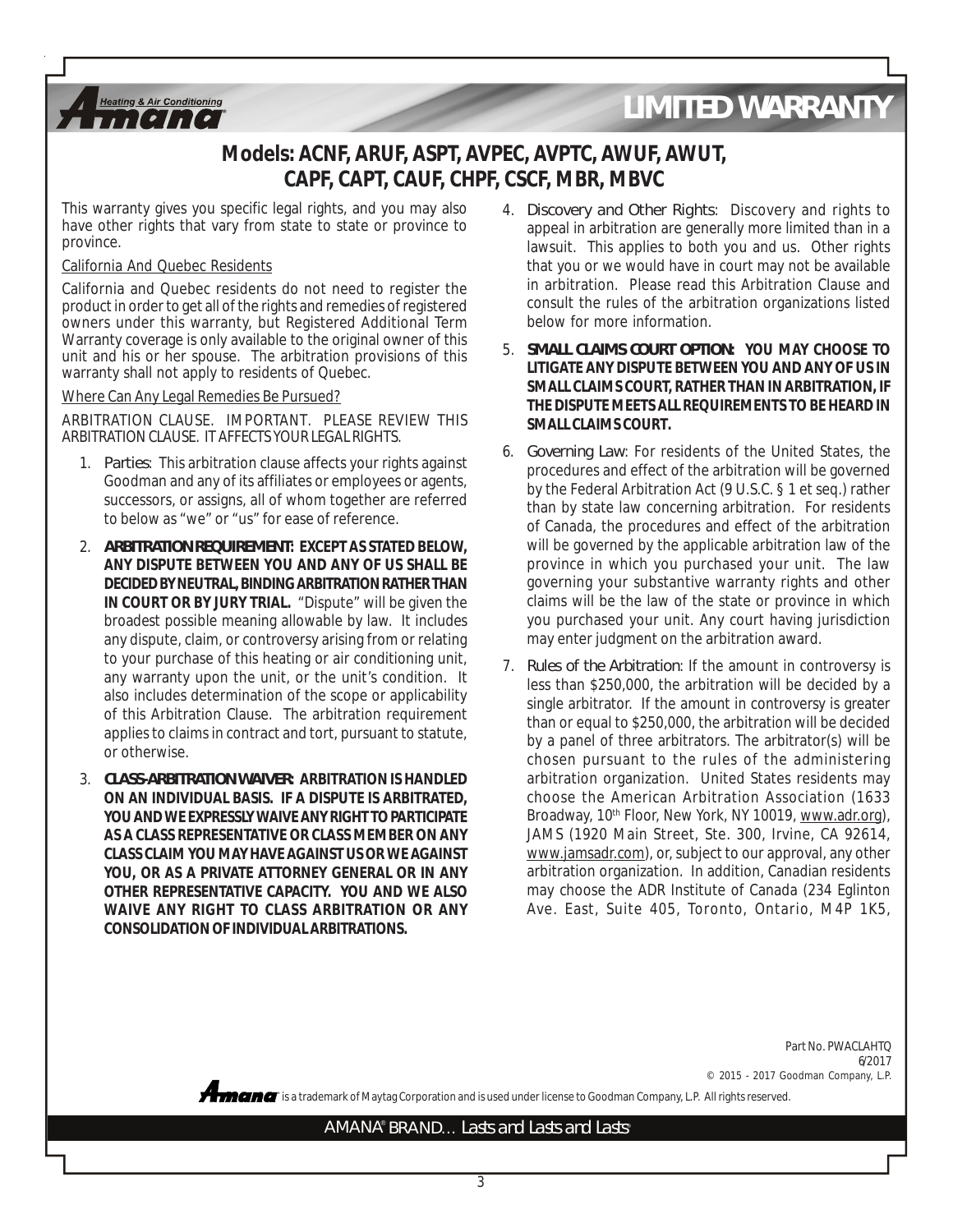

www.amic.org). These organizations' rules can be obtained by contacting the organization or visiting its website. If the chosen arbitration organization's rules conflict with this Arbitration Clause, the provisions of this Arbitration Clause control. The award of the arbitrator(s) shall be final and binding on all parties.

**Heating & Air Conditioning**  $\lceil$   $\cdot$   $\rceil$  ,  $\lceil$   $\cdot$   $\rceil$ 

- 8. *Location of the Arbitration Hearing*: Unless applicable law provides otherwise, the arbitration hearing for United States residents will be conducted in the federal judicial district in which you reside or, for Canadian residents, in the province in which you reside.
- 9. *Costs of the Arbitration*: Each party is responsible for its own attorney, expert, and other fees unless applicable law requires otherwise. Goodman will pay your share of the fees charged by the arbitration organization and arbitrator(s) beyond the first \$200. Where permissible by law, you may be required to reimburse Goodman for the fees of the arbitration organization and arbitrator(s) in whole or in part by decision of the arbitrator(s) at the discretion of the arbitrator(s).
- 10. *Survival and Enforceability of this Arbitration Clause*: This Arbitration Clause shall survive the expiration or termination, or any transfer, of the warranty on your unit. If any part of this Arbitration Clause, except waivers of class-action rights, is found to be unenforceable for any reason, the remainder of this clause and the warranty shall remain enforceable. If, in a case in which classaction allegations have been made, the waiver of classaction rights under this warranty is found to be unenforceable with respect to any part of the dispute, the parts of the dispute as to which the waiver of classaction rights have been found unenforceable will be severed and will proceed in court without reference or application of this Arbitration Clause. Any remaining parts will proceed in arbitration.

| OWNER NAME                              |                                                                     |
|-----------------------------------------|---------------------------------------------------------------------|
| ADDRESS OF INSTALLATION                 |                                                                     |
| CITY / STATE-PROVINCE / ZIP-POSTAL CODE |                                                                     |
| <b>INSTALLER NAME</b>                   |                                                                     |
| CITY / STATE-PROVINCE / ZIP-POSTAL CODE |                                                                     |
| PHONF # / FAX #                         |                                                                     |
| DISTRIBUTOR NAME                        |                                                                     |
| CITY / STATE-PROVINCE / ZIP-POSTAL CODE |                                                                     |
| PHONE # / FAX #                         |                                                                     |
| OUTDOOR UNIT MODEL # & SERIAL #         |                                                                     |
| OUTDOOR UNIT INSTALLATION DATE          |                                                                     |
| INDOOR UNIT MODEL # & SERIAL #          |                                                                     |
| INDOOR UNIT INSTALLATION DATE           |                                                                     |
|                                         | Part No. PWACLAHTO<br>6/2017<br>© 2015 - 2017 Goodman Company, L.P. |

**®** is a trademark of Maytag Corporation and is used under license to Goodman Company, L.P. All rights reserved.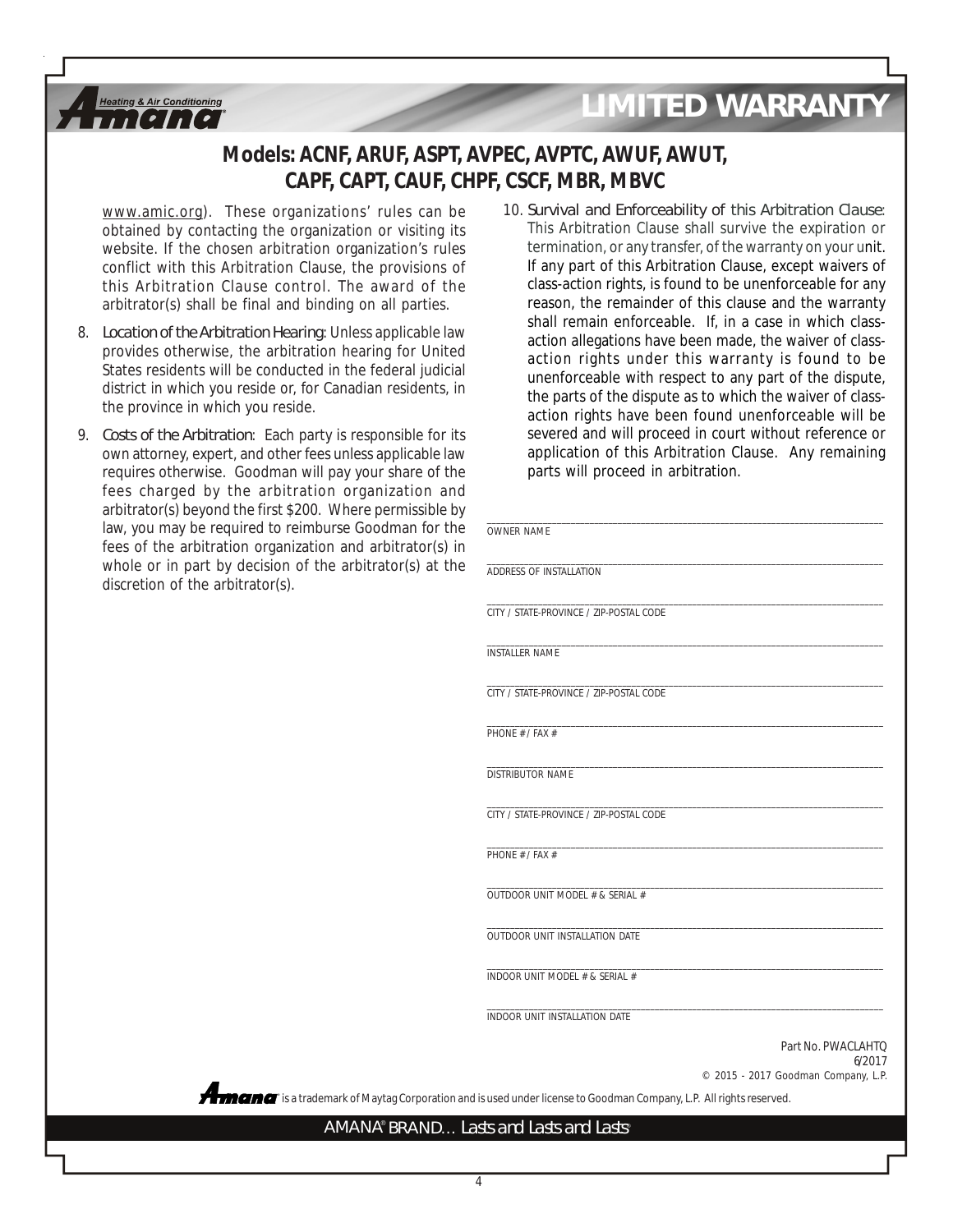*NON-OWNER OCCUPIED RESIDENCE WARRANTY*

# **Models: ACNF, ARUF, ASPT, AVPEC, AVPTC, AWUF, AWUT, CAPF, CAPT, CAUF, CHPF, CSCF, MBR, MBVC**

If this heating or air conditioning unit has not been properly registered, all references in this document to "the warranty," "this warranty," or any similar construction, refer solely and exclusively to the Initial Term Warranty (defined below). If this heating or air conditioning unit has been properly registered (and any other applicable conditions set forth herein are satisfied), all such references refer to the Initial Term Warranty together with the Registered Additional Term Warranty (defined below).

#### Who Is Providing The Warranty?

**Heating & Air Conditioning**  $[0, 1, 10]$ 

This warranty is provided to you by Goodman Company, L.P. ("Goodman"), which warrants all parts of this heating or air conditioning unit, as described below.

## To What Type Of Installations Does This Warranty Apply?

This warranty applies to heating and air conditioning units installed in residences not occupied by the owner. Different warranties apply to units installed in owner-occupied residences and in commercial properties.

#### Is Registration Required?

Registration is strongly urged. As set out below, Initial Term Warranty coverage is available to owners who have not registered, but Registered Additional Term Warranty coverage is only available to registered owners. TO REGISTER, GO TO WWW.AMANA-HAC.COM AND CLICK "PRODUCT REGISTRATION."

#### What Units Does This Warranty Not Cover?

This warranty does not apply to:

- · Units that are ordered over the Internet, by telephone, or by other electronic means unless the unit is installed by a dealer adhering to all applicable federal, state, and local codes, policies, and licensing requirements.
- · Units that are installed outside the United States, its territories, or Canada.
- · Units that are operated in incomplete structures.
- · Units that are installed in buildings other than residences not occupied by the owner, such as non-residential buildings or owner-occupied residences.

#### What Problems Does This Warranty Cover?

This warranty covers defects in materials and workmanship that appear under normal use and maintenance.

### Other Warranties

**THIS WARRANTY IS PROVIDED IN LIEU OF ANY OTHER WARRANTIES, WHETHER BY GOODMAN OR ANY OF ITS AFFILIATES, EXPRESS OR IMPLIED, INCLUDING ANY IMPLIED WARRANTY OF MERCHANTABILITY OR FITNESS FOR A PARTICULAR PURPOSE.**

### What Problems Does This Warranty Not Cover?

Goodman is not responsible for:

- · Damage or repairs required as a consequence of faulty installation or application.
- Damage as a result of floods, fires, winds, lightning, accidents, corrosive atmosphere, or other conditions beyond Goodman's control.
- Damage or the need for repairs arising from the use of components or accessories not compatible with this unit.
- Normal maintenance as described in the installation and operating manual, such as cleaning of the coils, filter cleaning and/or replacement, and lubrication.
- Parts or accessories not supplied or designated by the manufacturer.
- Damage or the need for repairs resulting from any improper use, maintenance, operation, or servicing.
- · Damage or failure of the unit to start due to interruption in electrical service or inadequate electrical service.
- · Any damage caused by frozen or broken water pipes in the event of equipment failure.
- · Changes in the appearance of the unit that do not affect its performance.
- · Replacement of fuses and replacement or resetting of circuit breakers.
- Damage or the need for repairs resulting from the use of unapproved refrigerant types or used or recycled refrigerant.

#### When Does Warranty Coverage Begin?

Warranty coverage begins on the "installation date." The installation date is one of two dates:

(1) The installation date is the date that the unit is originally installed.

> Part No. PWACLAHTQ 6/2017 © 2015 - 2017 Goodman Company, L.P.

**®** is a trademark of Maytag Corporation and is used under license to Goodman Company, L.P. All rights reserved.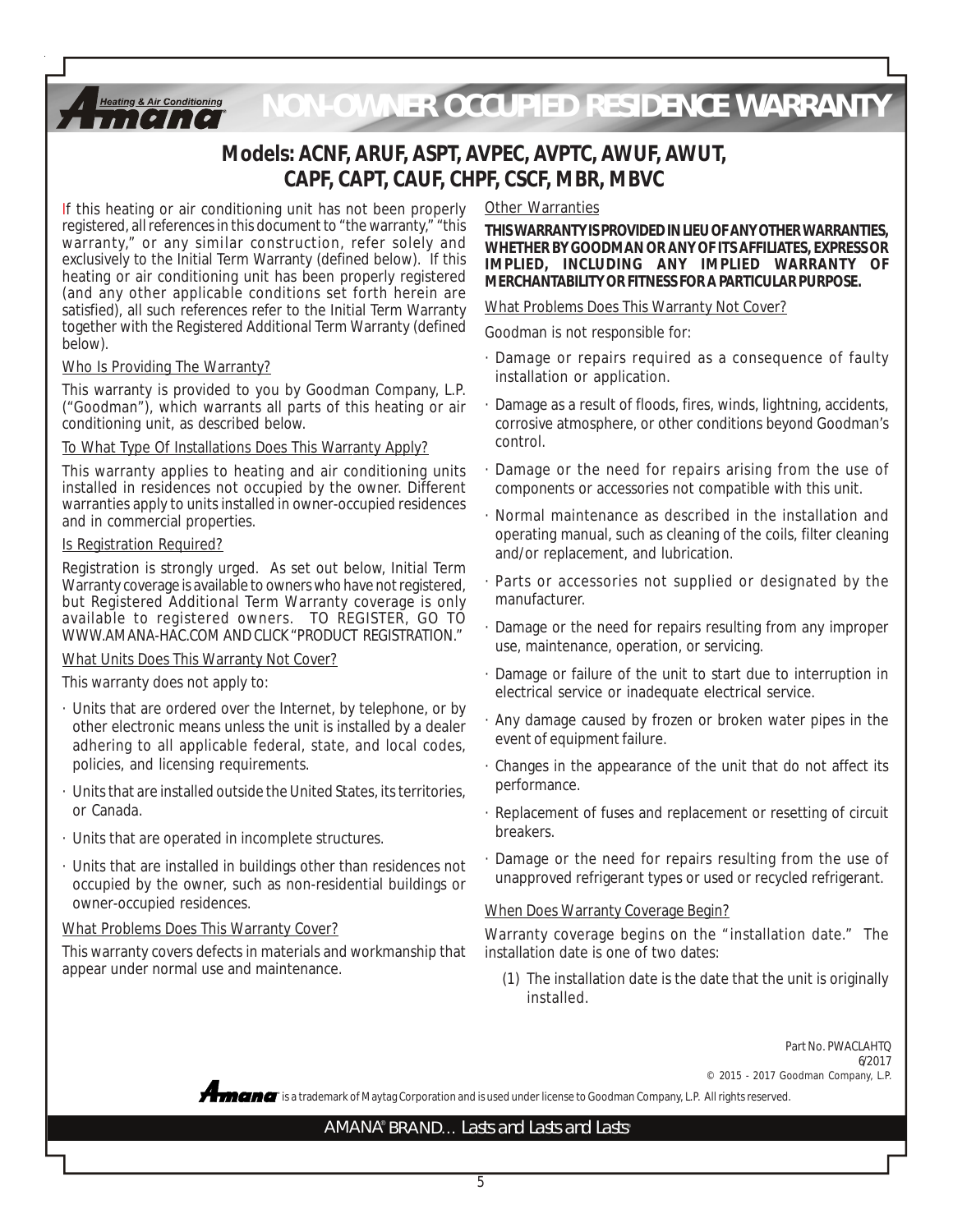*NON-OWNER OCCUPIED RESIDENCE WARRANTY*

# **Models: ACNF, ARUF, ASPT, AVPEC, AVPTC, AWUF, AWUT, CAPF, CAPT, CAUF, CHPF, CSCF, MBR, MBVC**

(2) If the date the unit is originally installed cannot be verified, the installation date is three months after the manufacture date. The first four digits of the serial number (YYMM) on the unit indicate the manufacture date. For example, a serial number beginning with "1306" indicates the unit was manufactured in June 2013.

#### How Long Does Warranty Coverage Last?

**Heating & Air Conditioning**  $[0, 1, 10]$ 

Registration is not required to obtain warranty coverage, but registration entitles the owner to the Registered Additional Term Warranty described in the following paragraph. If the unit is not registered, the warranty lasts for a period up to 5 YEARS (the "Initial Term Warranty").

If the unit is properly registered online within 60 days after the installation date, an additional warranty (the "Registered Additional Term Warranty") is provided and lasts for as long as the original registered owner ("registered owner") owns the residence in which the unit was originally installed, for a period up to 10 YEARS after the installation date. TO REGISTER, GO TO WWW.AMANA-HAC.COM AND CLICK "PRODUCT REGISTRATION."

Neither of these warranties continues after the unit is removed from the location where it was originally installed.

The replacement of a part under this warranty does not extend the warranty period. In other words, Goodman warrants a replacement part only for the period remaining in the warranty term that commenced on the installation date.

#### What Will Goodman Do To Correct Problems?

Goodman will furnish a replacement part, without charge for the part only, to replace any part that is found to be defective due to workmanship or materials under normal use and maintenance. Furnishing of the replacement part is Goodman's only responsibility under this warranty.

THE OWNER AGREES THAT THESE REMEDIES ARE THE OWNER'S EXCLUSIVE REMEDIES FOR BREACH OF ALL WARRANTIES.

#### What Won't Goodman Do To Correct Problems?

Goodman will not pay for:

- · Labor, freight, or any other cost associated with the service, repair, or operation of the unit.
- · Electricity or fuel costs, or increases in electricity or fuel costs, for any reason, including additional or unusual use of supplemental electric heat.
- · Lodging or transportation charges.
- · Refrigerant.

**WHETHER ANY CLAIM IS BASED ON NEGLIGENCE OR OTHER TORT, BREACH OF WARRANTY OR OTHER BREACH OF CONTRACT, OR ANY OTHER THEORY, NEITHER GOODMAN NOR ANY OF ITS AFFILIATES SHALL IN ANY EVENT BE LIABLE FOR INCIDENTAL OR CONSEQUENTIAL DAMAGES, INCLUDING BUT NOT LIMITED TO LOST PROFITS, LOSS OF USE OF A UNIT, EXTRA UTILITY EXPENSES, OR DAMAGES TO PROPERTY.**

## How Can The Owner Receive Warranty Service?

If there is a problem with the unit, contact a licensed contractor.

To receive a replacement part, a licensed contractor must bring the defective part to an Amana heating and air conditioning products distributor.

For more information about the warranty, write to Homeowner Support, 19001 Kermier Road, Waller, Texas 77484.

#### Where Can Any Legal Remedies Be Pursued?

ARBITRATION CLAUSE. IMPORTANT. PLEASE REVIEW THIS ARBITRATION CLAUSE. IT AFFECTS YOUR LEGAL RIGHTS.

- 1. *Parties*: This arbitration clause affects your rights against Goodman and any of its affiliates or employees or agents, successors, or assigns, all of whom together are referred to below as "we" or "us" for ease of reference.
- 2. *ARBITRATION REQUIREMENT***: EXCEPT AS STATED BELOW, ANY DISPUTE BETWEEN YOU AND ANY OF US SHALL BE DECIDED BY NEUTRAL, BINDING ARBITRATION RATHER THAN IN COURT OR BY JURY TRIAL.** "Dispute" will be given the broadest possible meaning allowable by law. It includes any dispute, claim, or controversy arising from or relating to your purchase of this heating or air conditioning unit, any warranty upon the unit, or the unit's condition. It also includes determination of the scope or applicability of this Arbitration Clause. The arbitration requirement applies to claims in contract and tort, pursuant to statute, or otherwise.

Part No. PWACLAHTQ 6/2017 © 2015 - 2017 Goodman Company, L.P.

**®** is a trademark of Maytag Corporation and is used under license to Goodman Company, L.P. All rights reserved.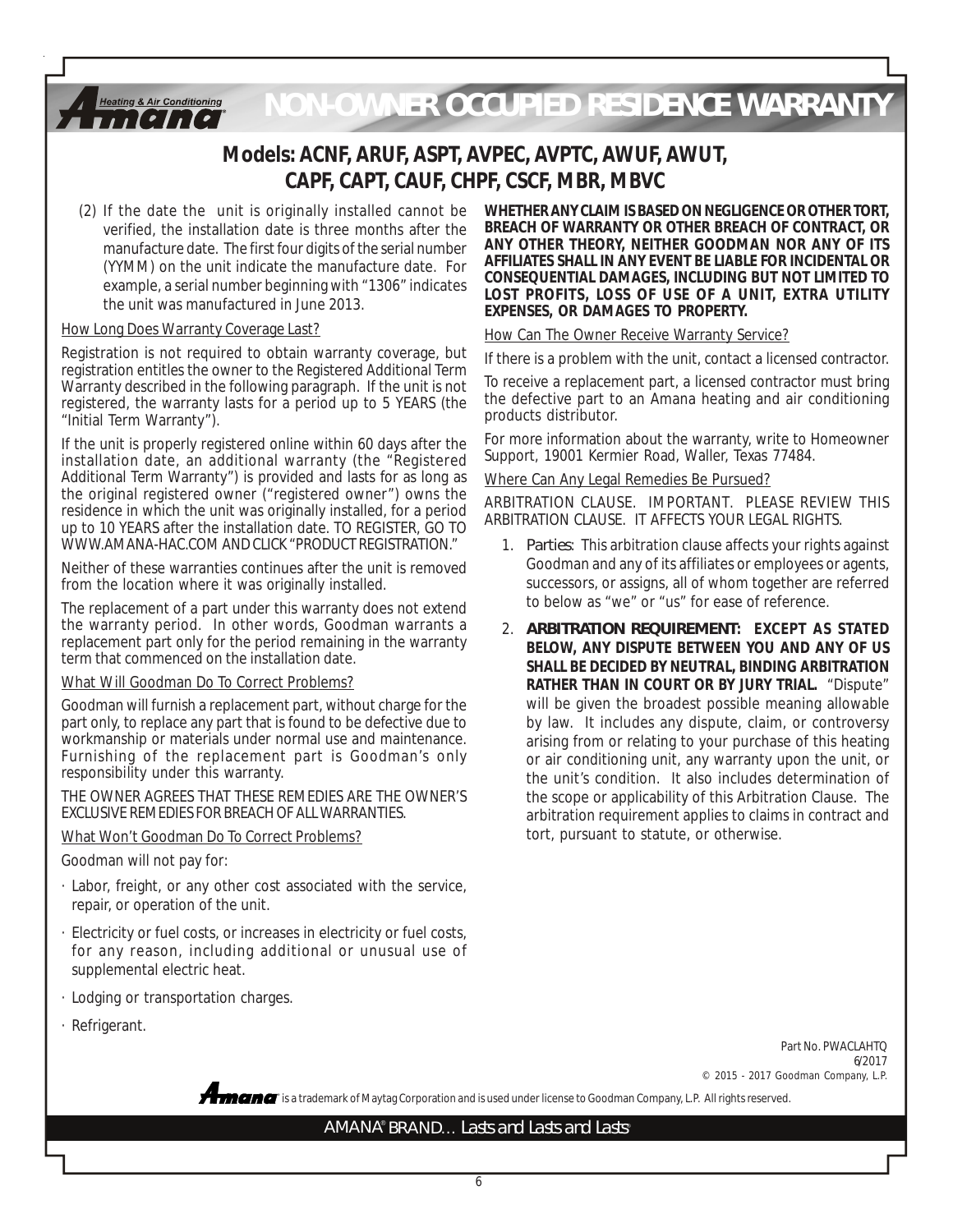*NON-OWNER OCCUPIED RESIDENCE WARRANTY***Heating & Air Conditioning** 

# **Models: ACNF, ARUF, ASPT, AVPEC, AVPTC, AWUF, AWUT, CAPF, CAPT, CAUF, CHPF, CSCF, MBR, MBVC**

- 3. *CLASS-ARBITRATION WAIVER***: ARBITRATION IS HANDLED ON AN INDIVIDUAL BASIS. IF A DISPUTE IS ARBITRATED, YOU AND WE EXPRESSLY WAIVE ANY RIGHT TO PARTICIPATE AS A CLASS REPRESENTATIVE OR CLASS MEMBER ON ANY CLASS CLAIM YOU MAY HAVE AGAINST US OR WE AGAINST YOU, OR AS A PRIVATE ATTORNEY GENERAL OR IN ANY OTHER REPRESENTATIVE CAPACITY. YOU AND WE ALSO WAIVE ANY RIGHT TO CLASS ARBITRATION OR ANY CONSOLIDATION OF INDIVIDUAL ARBITRATIONS.**
- 4. *Discovery and Other Rights*: Discovery and rights to appeal in arbitration are generally more limited than in a lawsuit. This applies to both you and us. Other rights that you or we would have in court may not be available in arbitration. Please read this Arbitration Clause and consult the rules of the arbitration organizations listed below for more information.
- 5. *SMALL CLAIMS COURT OPTION***: YOU MAY CHOOSE TO LITIGATE ANY DISPUTE BETWEEN YOU AND ANY OF US IN SMALL CLAIMS COURT, RATHER THAN IN ARBITRATION, IF THE DISPUTE MEETS ALL REQUIREMENTS TO BE HEARD IN SMALL CLAIMS COURT.**
- 6. *Governing Law*: For residents of the United States, the procedures and effect of the arbitration will be governed by the Federal Arbitration Act (9 U.S.C. § 1 et seq.) rather than by state law concerning arbitration. For residents of Canada, the procedures and effect of the arbitration will be governed by the applicable arbitration law of the province in which you purchased your unit. The law governing your substantive warranty rights and other claims will be the law of the state or province in which you purchased your unit. Any court having jurisdiction may enter judgment on the arbitration award.
- 7. *Rules of the Arbitration*: If the amount in controversy is less than \$250,000, the arbitration will be decided by a single arbitrator. If the amount in controversy is greater than or equal to \$250,000, the arbitration will be decided by a panel of three arbitrators. The arbitrator(s) will be chosen pursuant to the rules of the administering arbitration organization. United States residents may choose the American Arbitration Association (1633 Broadway, 10<sup>th</sup> Floor, New York, NY 10019, www.adr.org), JAMS (1920 Main Street, Ste. 300, Irvine, CA 92614, www.jamsadr.com), or, subject to our approval, any other arbitration organization. In addition, Canadian residents may choose the ADR Institute of Canada (234 Eglinton Ave. East, Suite 405, Toronto, Ontario, M4P 1K5, www.amic.org). These organizations' rules can be obtained by contacting the organization or visiting its website. If the chosen arbitration organization's rules conflict with this Arbitration Clause, the provisions of this Arbitration Clause control. The award of the arbitrator(s) shall be final and binding on all parties.
- 8. *Location of the Arbitration Hearing*: Unless applicable law provides otherwise, the arbitration hearing for United States residents will be conducted in the federal judicial district in which you reside or, for Canadian residents, in the province in which you reside.

Part No. PWACLAHTQ 6/2017 © 2015 - 2017 Goodman Company, L.P.

**®** is a trademark of Maytag Corporation and is used under license to Goodman Company, L.P. All rights reserved.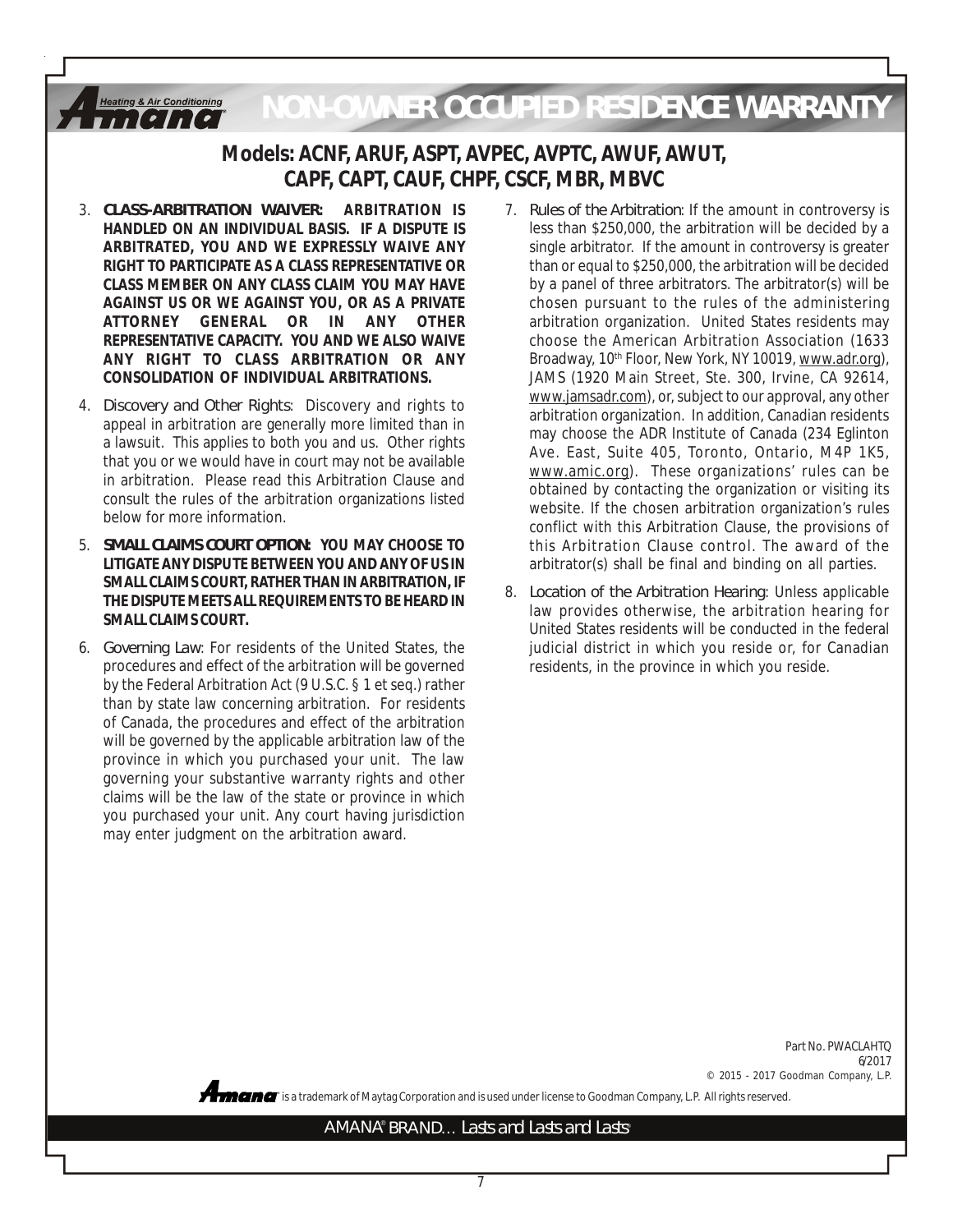

9. *Costs of the Arbitration*: Each party is responsible for its own attorney, expert, and other fees unless applicable law requires otherwise. Goodman will pay your share of the fees charged by the arbitration organization and arbitrator(s) beyond the first \$200. Where permissible by law, you may be required to reimburse Goodman for the fees of the arbitration organization and arbitrator(s) in whole or in part by decision of the arbitrator(s) at the discretion of the arbitrator(s).

 $A_{ma}$ 

10. *Survival and Enforceability of this Arbitration Clause*: This Arbitration Clause shall survive the expiration or termination, or any transfer, of the warranty on your unit. If any part of this Arbitration Clause, except waivers of class-action rights, is found to be unenforceable for any reason, the remainder of this clause and the warranty shall remain enforceable. If, in a case in which class-action allegations have been made, the waiver of class-action rights under this warranty is found to be unenforceable with respect to any part of the dispute, the parts of the dispute as to which the waiver of classaction rights have been found unenforceable will be severed and will proceed in court without reference or application of this Arbitration Clause. Any remaining parts will proceed in arbitration.

| <b>OWNER NAME</b>                                                                                            |                                               |
|--------------------------------------------------------------------------------------------------------------|-----------------------------------------------|
| ADDRESS OF INSTALLATION                                                                                      |                                               |
| CITY / STATE-PROVINCE / ZIP-POSTAL CODE                                                                      |                                               |
| <b>INSTALLER NAME</b>                                                                                        |                                               |
| CITY / STATE-PROVINCE / ZIP-POSTAL CODE                                                                      |                                               |
| PHONE # / FAX #                                                                                              |                                               |
| <b>DISTRIBUTOR NAME</b>                                                                                      |                                               |
| CITY / STATE-PROVINCE / ZIP-POSTAL CODE                                                                      |                                               |
| PHONE # / FAX #                                                                                              |                                               |
| MODEL # & SERIAL #                                                                                           |                                               |
| <b>INSTALLATION DATE</b>                                                                                     |                                               |
|                                                                                                              | Part No. PWACLAHTO                            |
|                                                                                                              | 6/2017<br>© 2015 - 2017 Goodman Company, L.P. |
| is a trademark of Maytag Corporation and is used under license to Goodman Company, L.P. All rights reserved. |                                               |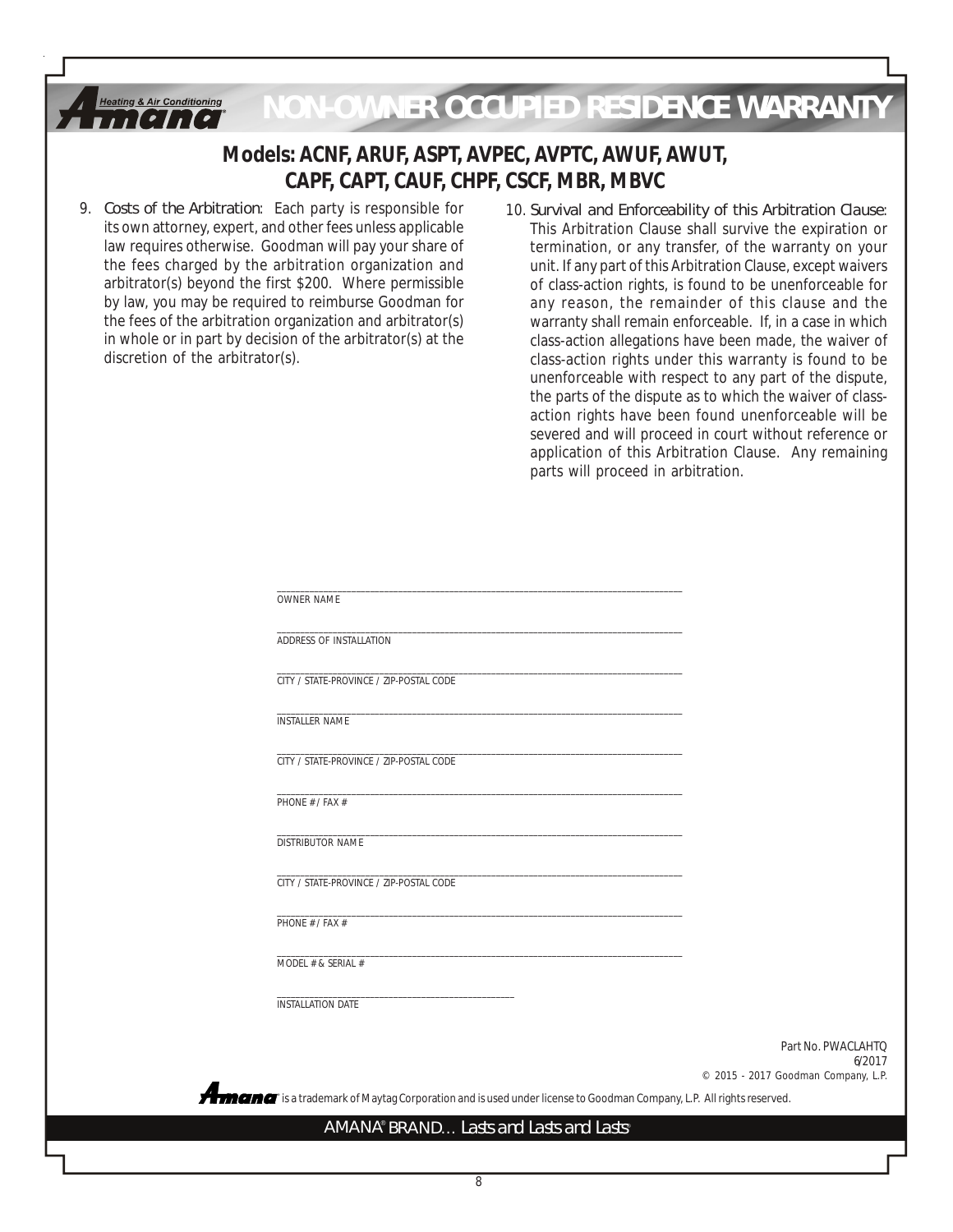

# *COMMERCIAL WARRANTY*

# **Models: ACNF, ARUF, ASPT, AVPEC, AVPTC, AWUF, AWUT, CAPF, CAPT, CAUF, CHPF, CSCF, MBR, MBVC**

### Who Is Providing The Warranty?

This warranty is provided to you by Goodman Company, L.P. ("Goodman"), which warrants all parts of this heating or air conditioning unit, as described below.

To What Type Of Installations Does This Warranty Apply?

This warranty applies to heating and air conditioning units installed in buildings other than residences. Different warranties apply to units installed in owner-occupied residences and in residences not occupied by the owner.

#### What Units Does This Warranty Not Cover?

This warranty does not apply to:

- · Units that are ordered over the Internet, by telephone, or by other electronic means unless the unit is installed by a dealer adhering to all applicable federal, state, and local codes, policies, and licensing requirements.
- · Units that are installed outside the United States, its territories, or Canada.
- · Units that are operated in incomplete structures.
- · Units that are installed in residential buildings.

What Problems Does This Warranty Cover?

This warranty covers defects in materials and workmanship that appear under normal use and maintenance.

#### Other Warranties

#### **THIS WARRANTY IS PROVIDED IN LIEU OF ANY OTHER WARRANTIES, WHETHER BY GOODMAN OR ANY OF ITS AFFILIATES, EXPRESS OR IMPLIED, INCLUDING ANY IMPLIED WARRANTY OF MERCHANTABILITY OR FITNESS FOR A PARTICULAR PURPOSE.**

What Problems Does This Warranty Not Cover?

Goodman is not responsible for:

- · Damage or repairs required as a consequence of faulty installation or application.
- · Damage as a result of floods, fires, winds, lightning, accidents, corrosive atmosphere, or other conditions beyond Goodman's control.
- · Damage or the need for repairs arising from the use of components or accessories not compatible with this unit.
- · Normal maintenance as described in the installation and operating manual, such as cleaning of the coils, filter cleaning and/or replacement, and lubrication.
- · Parts or accessories not supplied or designated by the manufacturer.
- · Damage or the need for repairs resulting from any improper use, maintenance, operation, or servicing.
- · Damage or failure of the unit to start due to interruption in electrical service or inadequate electrical service.
- · Any damage caused by frozen or broken water pipes in the event of equipment failure.
- · Changes in the appearance of the unit that do not affect its performance.
- · Replacement of fuses and replacement or resetting of circuit breakers.
- · Damage or the need for repairs resulting from the use of unapproved refrigerant types or used or recycled refrigerant.

### When Does Warranty Coverage Begin?

Warranty coverage begins on the "installation date." The installation date is one of two dates:

- (1) The installation date is the date that the unit is originally installed.
- (2) If the date the unit is originally installed cannot be verified, the installation date is three months after the manufacture date. The first four digits of the serial number (YYMM) on the unit indicate the manufacture date. For example, a serial number beginning with "1306" indicates the unit was manufactured in June 2013.

#### How Long Does Warranty Coverage Last?

The warranty lasts for a period up to 5 YEARS.

This warranty does not continue after the unit is removed from the location where it was originally installed.

The replacement of a part under this warranty does not extend the warranty period. In other words, Goodman warrants a replacement part only for the period remaining in the warranty term that commenced on the installation date.

**®** is a trademark of Maytag Corporation and is used under license to Goodman Company, L.P. All rights reserved. Part No. PWACLAHTQ 6/2017 © 2015 - 2017 Goodman Company, L.P.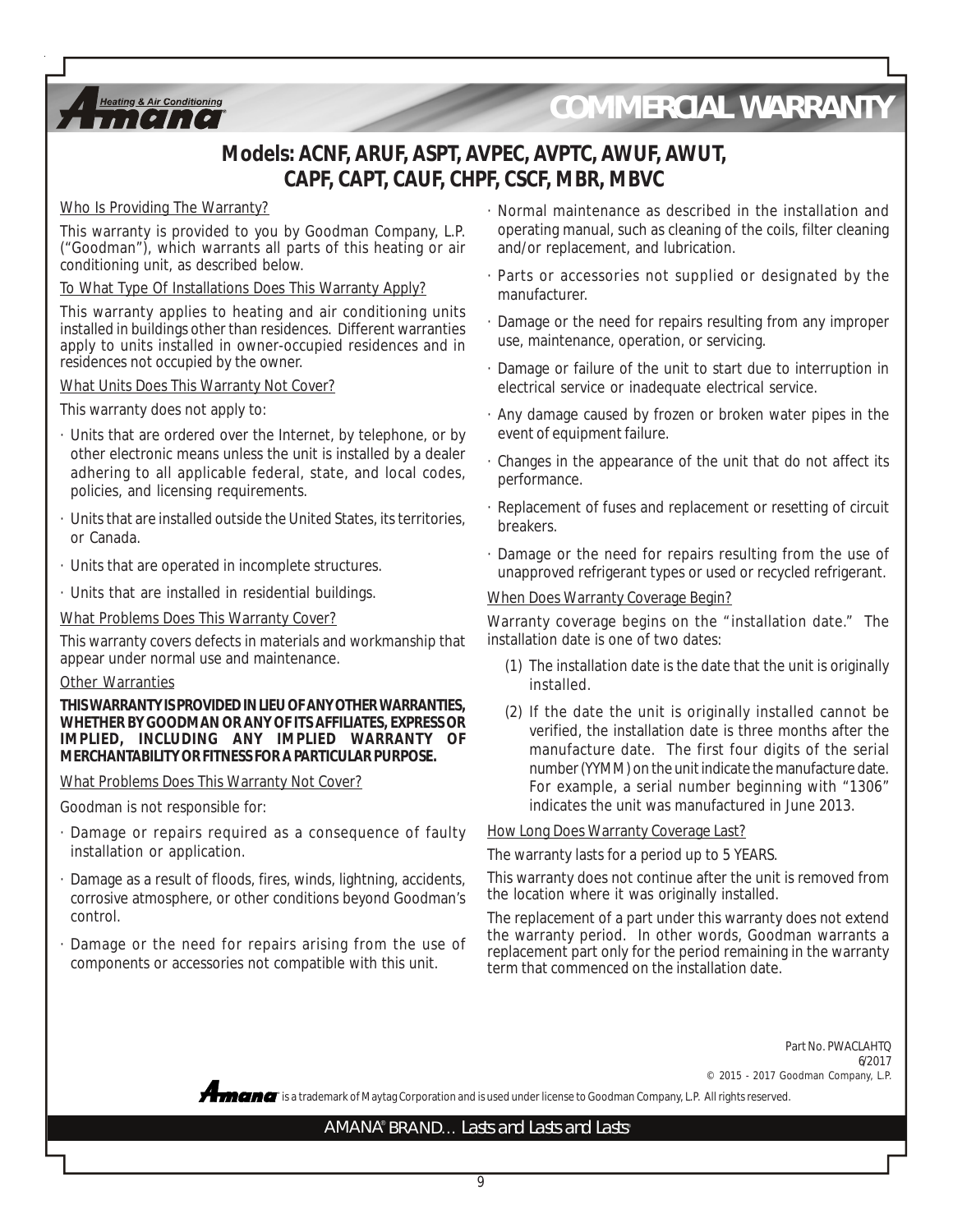

# *COMMERCIAL WARRANTY*

# **Models: ACNF, ARUF, ASPT, AVPEC, AVPTC, AWUF, AWUT, CAPF, CAPT, CAUF, CHPF, CSCF, MBR, MBVC**

### What Will Goodman Do To Correct Problems?

Goodman will furnish a replacement part, without charge for the part only, to replace any part that is found to be defective due to workmanship or materials under normal use and maintenance. Furnishing of the replacement part is Goodman's only responsibility under this warranty.

THE OWNER AGREES THAT THESE REMEDIES ARE THE OWNER'S EXCLUSIVE REMEDIES FOR BREACH OF ALL WARRANTIES.

What Won't Goodman Do To Correct Problems?

Goodman will not pay for:

- · Labor, freight, or any other cost associated with the service, repair, or operation of the unit.
- · Electricity or fuel costs, or increases in electricity or fuel costs, for any reason, including additional or unusual use of supplemental electric heat.
- · Lodging or transportation charges.
- · Refrigerant.

**WHETHER ANY CLAIM IS BASED ON NEGLIGENCE OR OTHER TORT, BREACH OF WARRANTY OR OTHER BREACH OF CONTRACT, OR ANY OTHER THEORY, NEITHER GOODMAN NOR ANY OF ITS AFFILIATES SHALL IN ANY EVENT BE LIABLE FOR INCIDENTAL OR CONSEQUENTIAL DAMAGES, INCLUDING BUT NOT LIMITED TO LOST PROFITS, LOSS OF USE OF A UNIT, EXTRA UTILITY EXPENSES, OR DAMAGES TO PROPERTY.**

## How Can The Owner Receive Warranty Service?

If there is a problem with the unit, contact a licensed contractor.

To receive a replacement part, a licensed contractor must bring the defective part to an Amana heating and air conditioning products distributor.

For more information about the warranty, write to Homeowner Support, 19001 Kermier Road, Waller, Texas 77484.

Where Can Any Legal Remedies Be Pursued?

ARBITRATION CLAUSE. IMPORTANT. PLEASE REVIEW THIS ARBITRATION CLAUSE. IT AFFECTS YOUR LEGAL RIGHTS.

1. *Parties*: This arbitration clause affects your rights against Goodman and any of its affiliates or employees or agents, successors, or assigns, all of whom together are referred to below as "we" or "us" for ease of reference.

- 2. *ARBITRATION REQUIREMENT***: EXCEPT AS STATED BELOW, ANY DISPUTE BETWEEN YOU AND ANY OF US SHALL BE DECIDED BY NEUTRAL, BINDING ARBITRATION RATHER THAN IN COURT OR BY JURY TRIAL.** "Dispute" will be given the broadest possible meaning allowable by law. It includes any dispute, claim, or controversy arising from or relating to your purchase of this heating or air conditioning unit, any warranty upon the unit, or the unit's condition. It also includes determination of the scope or applicability of this Arbitration Clause. The arbitration requirement applies to claims in contract and tort, pursuant to statute, or otherwise.
- 3. *CLASS-ARBITRATION WAIVER***: ARBITRATION IS HANDLED ON AN INDIVIDUAL BASIS. IF A DISPUTE IS ARBITRATED, YOU AND WE EXPRESSLY WAIVE ANY RIGHT TO PARTICIPATE AS A CLASS REPRESENTATIVE OR CLASS MEMBER ON ANY CLASS CLAIM YOU MAY HAVE AGAINST US OR WE AGAINST YOU, OR AS A PRIVATE ATTORNEY GENERAL OR IN ANY OTHER REPRESENTATIVE CAPACITY. YOU AND WE ALSO WAIVE ANY RIGHT TO CLASS ARBITRATION OR ANY CONSOLIDATION OF INDIVIDUAL ARBITRATIONS.**
- 4. *Discovery and Other Rights*: Discovery and rights to appeal in arbitration are generally more limited than in a lawsuit. This applies to both you and us. Other rights that you or we would have in court may not be available in arbitration. Please read this Arbitration Clause and consult the rules of the arbitration organizations listed below for more information.
- 5. *SMALL CLAIMS COURT OPTION***: YOU MAY CHOOSE TO LITIGATE ANY DISPUTE BETWEEN YOU AND ANY OF US IN SMALL CLAIMS COURT, RATHER THAN IN ARBITRATION, IF THE DISPUTE MEETS ALL REQUIREMENTS TO BE HEARD IN SMALL CLAIMS COURT.**
- 6. *Governing Law*: For residents of the United States, the procedures and effect of the arbitration will be governed by the Federal Arbitration Act (9 U.S.C. § 1 et seq.) rather than by state law concerning arbitration. For residents of Canada, the procedures and effect of the arbitration will be governed by the applicable arbitration law of the

Part No. PWACLAHTQ

6/2017 © 2015 - 2017 Goodman Company, L.P.

**®** is a trademark of Maytag Corporation and is used under license to Goodman Company, L.P. All rights reserved.